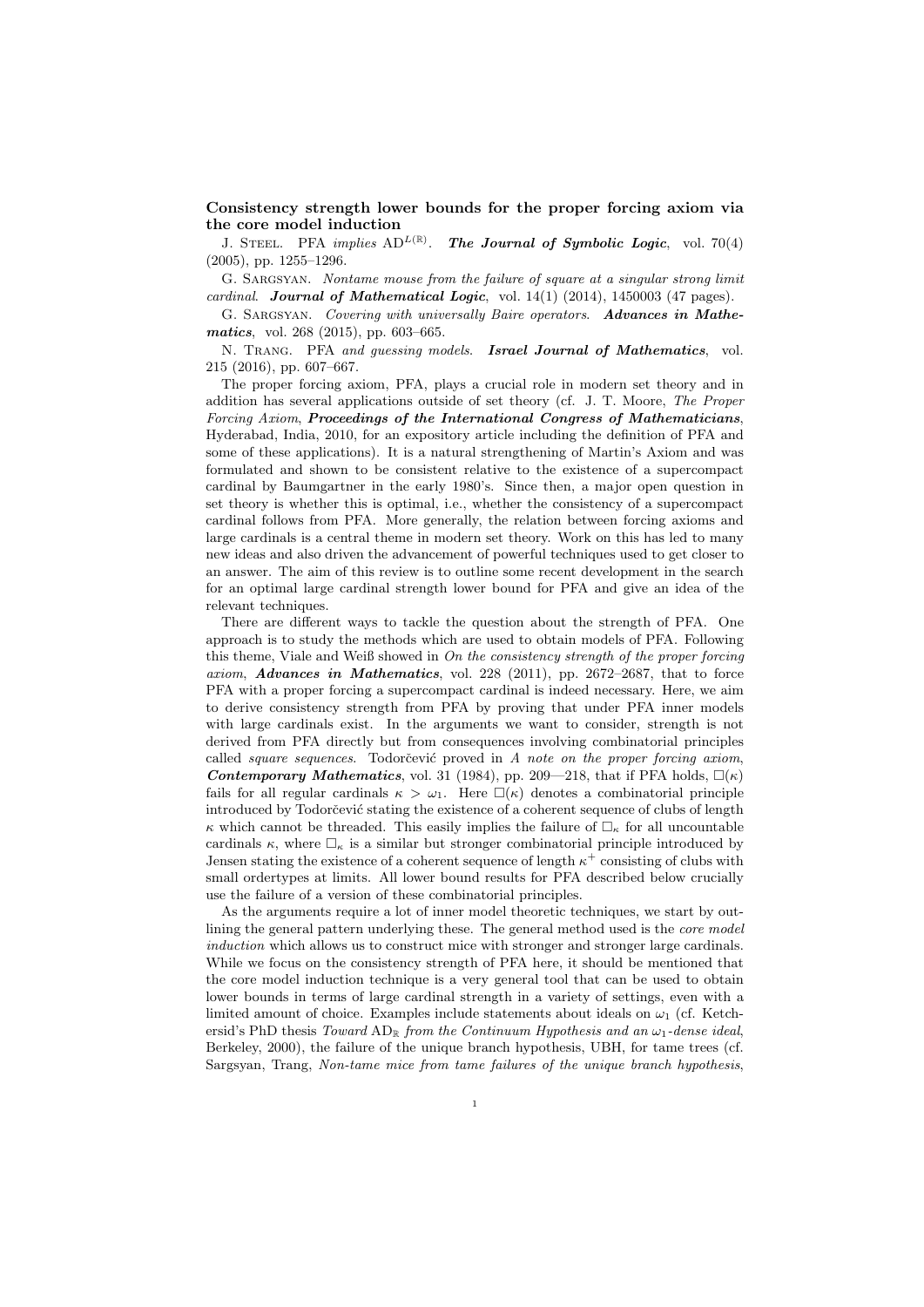Canadian Journal of Mathematics, vol. 66(4) (2014), pp. 903–923 and Tame failures of the unique branch hypothesis and models of  $AD_R + \Theta$  is regular, **Journal of Mathematical Logic, vol.** 16(2) (2016), 1650007),  $\omega_2$ -guessing models (cf. the paper by Trang under review), and the hypothesis that all uncountable cardinals are singular under ZF (cf. Busche, Schindler, The strength of choiceless patterns of singular and weakly compact cardinals, **Annals of Pure and Applied Logic**, vol. 159 (2009), pp. 198–248 and recent so far unpublished results of Adolf).

In our setting, a first baby example in the direction of the core model induction is the argument that under PFA, by appealing to Jensen's Covering Lemma,  $0^{\sharp}$  exists. Developing this idea further, Schimmerling proved in Combinatorial principles in the core model for one Woodin cardinal, Annals of Pure and Applied Logic, vol. 74(2) (1995), pp. 153—201, that under PFA,  $M_1^{\sharp}(X)$ , the canonical inner model with a Woodin cardinal and a sharp, exists for all sets X. He used a covering result for Steel's core model  $K$ , the fact that certain square sequences exist in canonical inner models, and a generalization of Todorčević's result on square sequences from PFA due to Magidor. Building on this, Steel and Woodin independently showed that PFA in fact implies that  $M_n^{\sharp}(X)$ , the canonical inner model with n Woodin cardinals and a sharp, exists for all sets X and all  $n < \omega$ . So in particular, PFA implies projective determinacy. Their argument proceeds inductively on n producing stronger and stronger core models yielding more and more Woodin cardinals. This already explains the terminology core model induction but the key ideas only show up beyond the projective hierarchy. At this point the focus starts shifting from inner models with large cardinals towards models of determinacy. To push the argument further and obtain the Axiom of Determinacy in  $L(\mathbb{R})$ , AD<sup>L(R)</sup>, descriptive set theoretic methods come into play to organize the induction through the  $L(\mathbb{R})$ -hierarchy. This technique was first used by Woodin in his proof that PFA together with a strongly inaccessible cardinal implies  $AD^{L(\mathbb{R})}$ . An extension of the core model induction technique beyond  $L(\mathbb{R})$  was first done by Ketchersid in his PhD thesis.

Before we go into the details of the four papers under review which use and extend the core model induction technique, we should mention that there are also results obtaining strength from PFA using different inner model theoretic tools. First, Andretta, Neeman, and Steel showed in The domestic levels of  $K^c$  are iterable, Israel Journal of Mathematics, vol. 125 (2001), pp. 157–201, that PFA together with a measurable cardinal yields a transitive model of  $AD_R$  containing all reals and ordinals. Then, building on this, Jensen, Schimmerling, Schindler, and Steel proved in Stacking mice, Journal of Symbolic Logic, vol. 74(1) (2009), pp. 315–335, that PFA implies the existence of a sharp for a proper class of strong cardinals and a proper class of Woodin cardinals by proving a covering theorem for a certain stack of mice. Moreover, Neeman and Trang showed independently in unpublished work that PFA together with a Woodin cardinal implies the existence of a model with a Woodin cardinal that is a limit of Woodin cardinals. However, in all three results the methods seem hard to generalize to obtain stronger lower bounds or, in the third result, an equally strong lower bound without assuming the existence of large cardinals in addition to PFA.

In the first paper under review, PFA *implies*  $AD^{L(\mathbb{R})}$ , Steel proves that AD holds in  $L(\mathbb{R})$  from  $\neg\Box_{\kappa}$  for a single singular strong limit cardinal  $\kappa$ , so in particular from PFA without additionally assuming any large cardinals. One key ingredient in the argument is Schimmerling and Zeman's result that  $\Box_{\kappa}$  holds in certain mice as this yields a failure of covering. The proof proceeds inductively through the  $L(\mathbb{R})$ -hierarchy as given by the Wadge hierarchy of sets of reals in  $L(\mathbb{R})$  in the following sense. Given a pointclass Γ such that all sets in Γ are determined, the inductive step moves on to the next scaled pointclass  $\Gamma'$  and he argues that all sets in  $\Gamma'$  are determined. The argument exploits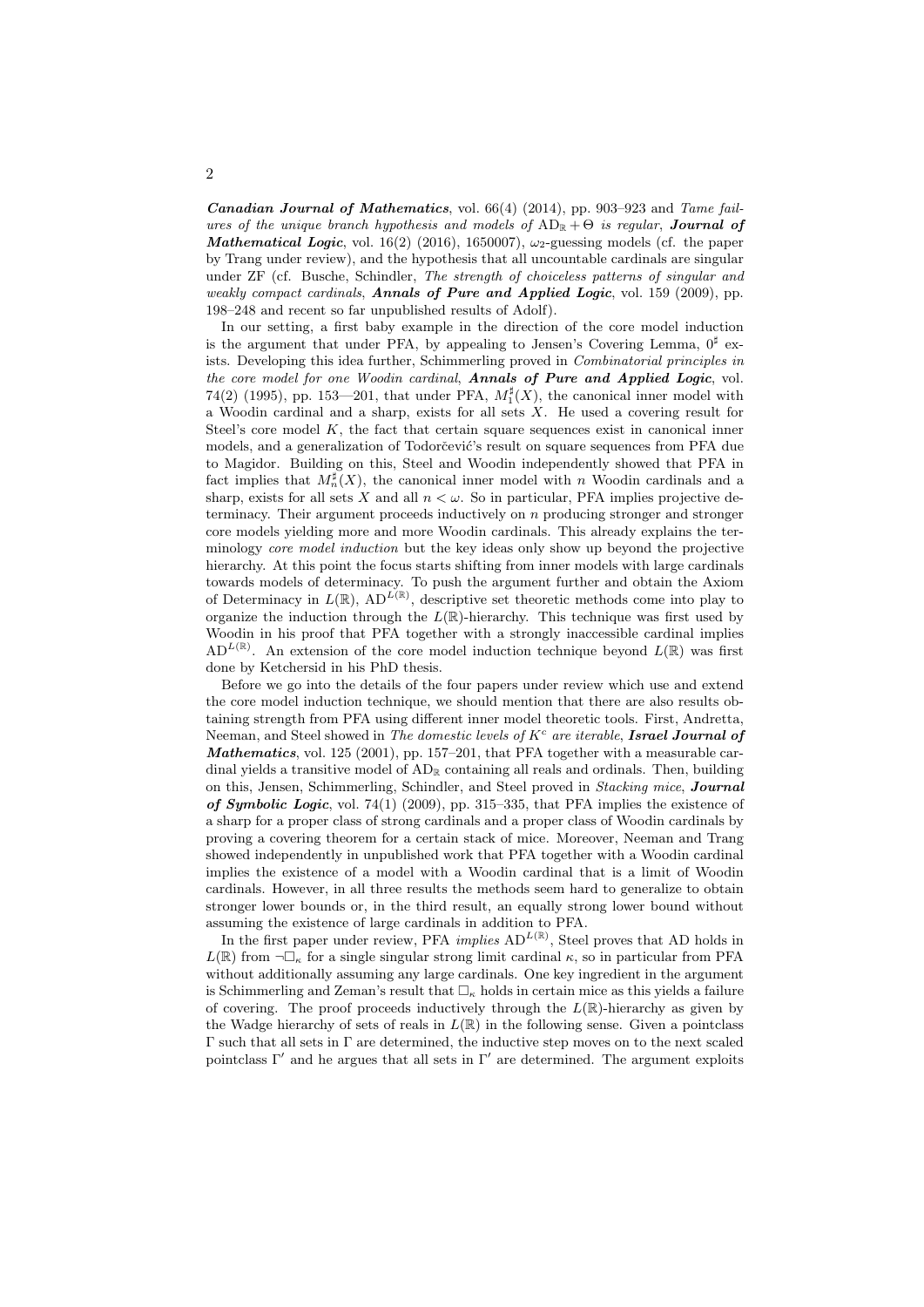the tight connection between mice and determinacy and during the induction there is an additional inductive hypothesis on the existence of mice which is carried along. This inductive hypothesis is first phrased in a coarse way and it postulates the existence of countable models with finitely many Woodin cardinals together with sufficiently nice definable iteration strategies. But in fact during the argument the constructed mice will actually be fine structural, either in the ordinary sense or in the hybrid sense, meaning that they can be construed from an extender sequence and an iteration strategy instead of just an extender sequence.

Later, Sargsyan in Nontame mouse from the failure of square at a singular strong limit cardinal extended Steel's result on the strength of PFA to a core model induction beyond the  $L(\mathbb{R})$ -hierarchy essentially up to the same level that was reached by Ketchersid. More precisely, he proved the following theorem, where  $\Theta$  is the supremum of all ordinals  $\alpha$  such that there is a surjection  $f: \mathbb{R} \to \alpha$  and  $\theta_0$ , the first member of the Solovay sequence, is defined similarly but with restricting to functions  $f$  which are ordinal definable.

THEOREM 1 (Sargsyan). Suppose  $\neg \Box_{\kappa}$  holds for some singular strong limit cardinal κ. Then there is a model M containing all reals and ordinals such that

$$
M \vDash \text{``AD}^+ + \theta_0 < \Theta\text{''}.
$$

In terms of large cardinal strength, Steel and Woodin proved that the conclusion of this theorem implies the existence of a nontame mouse, i.e., a mouse which has an extender overlapping a Woodin cardinal. The general scheme of proof of Sargsyan's theorem follows the one in Ketchersid's thesis and essentially splits into two parts. We always work under a minimality assumption which is essentially saying that a model  $M$  as in the theorem cannot exist in generic extensions of  $V$ . Then in what he calls the internal step of the core model induction the aim is to prove that a given model satifies  $AD^+$ . This is done by the same methods as in Steel's paper PFA *implies*  $AD^{L(\mathbb{R})}$ . The more interesting part is the external step. Here he builds a model contradicting the minimality assumption by constructing a sufficiently nice iteration strategy  $\Sigma$  in a generic extension of  $\hat{V}$ . This is done using direct limits of hulls and ideas from HOD analyses. The nice properties of  $\Sigma$  will then ensure that when constructing over the reals relative to  $\Sigma$ , the resulting model satisfies  $AD^+ + \theta_0 < \Theta$ . Here the fact that it satisfies  $AD^+$  follows from the internal step of the core model induction. The crucial part where Sargsyan's argument is different from Ketchersid's is in the proof that this strategy  $\Sigma$  is sufficiently nice, more precisely that it satisfies a property called branch condensation.

It remained open how to perform a core model induction up to the level of  $AD_{\mathbb{R}} + \Theta$ is regular. In Covering with universally Baire operators Sargsyan provided the first such example in the proof of the following statement. It is beyond the scope of this review to define all concepts involved in the statement of the theorem but we decided to state the theorem anyway and direct the interested reader to Sargsyan's paper for the details.

THEOREM 2 (Sargsyan). Suppose  $\kappa$  is a measurable limit of strong cardinals that are S-reflecting where  $S = \{ \eta < \kappa : \eta \text{ is strong} \}$ . Then one of the following holds:

1. Some symmetric hybrid  $K^c$  construction below  $\kappa$  converges.

- 2. Covering with lower parts holds at  $\kappa$ .
- 3. There is a model M containing all reals and ordinals such that

 $M \vDash$  " $AD^+ + \Theta$  is regular".

This is closely connected to lower bounds for PFA as under PFA options 1. and 2. in Theorem 2 fail. Thus if PFA holds and there is a measurable limit  $\kappa$  of strong cardinals